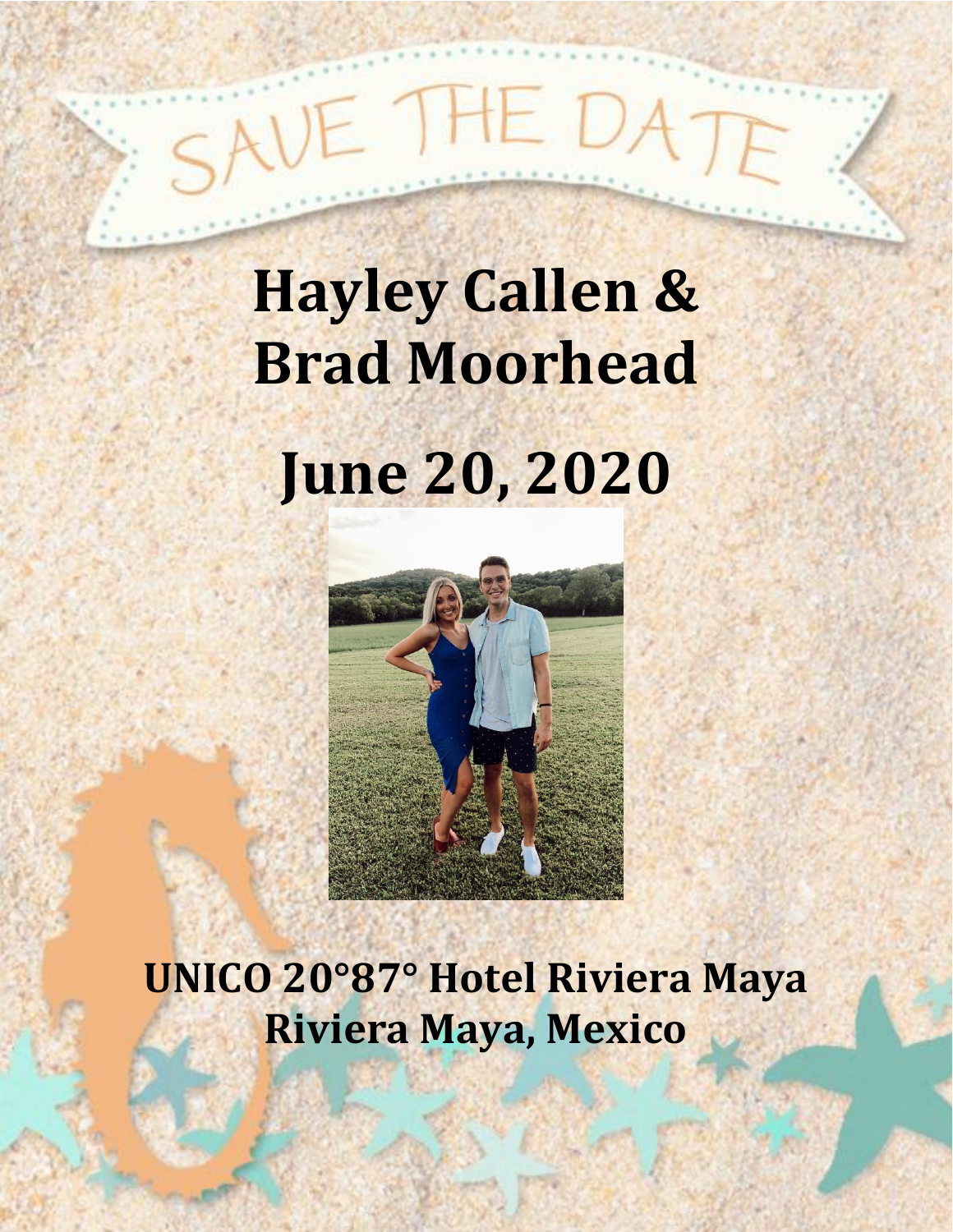

# **Please join us for our destination wedding!**

**\*\*\*\*\*\*\*\*\* To join us simply fill out this secured link: \*\*\*\*\*\*\*\*\*\***

# \*RESERVATION LINK:<https://www.beachbumvacation.com/reservation/>

**Our wedding travel concierge is Beach Bum Carey**



Travel the WORLD with US Phone: 1-877-943-8282 Ext. 8 (Mon-Fri, 8:30 am to 4:30 pm Eastern) Email: [carey@beachbumvacation.com](mailto:carey@beachbumvacation.com) **For a faster response time, please email Carey.** 

**Bookings must be made via our online form at [www.beachbumvacation.com/reservation](http://www.beachbumvacation.com/reservation) to ensure accuracy. Reservations cannot be made via phone.**

#### **Rates below are all inclusive and are reserved only for guests of Hayley & Brad's Wedding!**

Hayley & Brad have blocked off rooms for their wedding guests. They would like to encourage all their guests to book with Beach Bum Vacation. You must book your room directly with **Beach Bum Carey** to ensure that you will receive wedding guest rates, be included on the guest list, all your travel arrangements are taken care of and you'll be included in all events for the wedding.

Please consider making your reservation sooner vs. later as a limited number of rooms have been held as follows below. This resort will likely sell out for your travel dates.



www.BEACHBUMVACATT SM.com

"TRAVFI THE WORLD WITH US"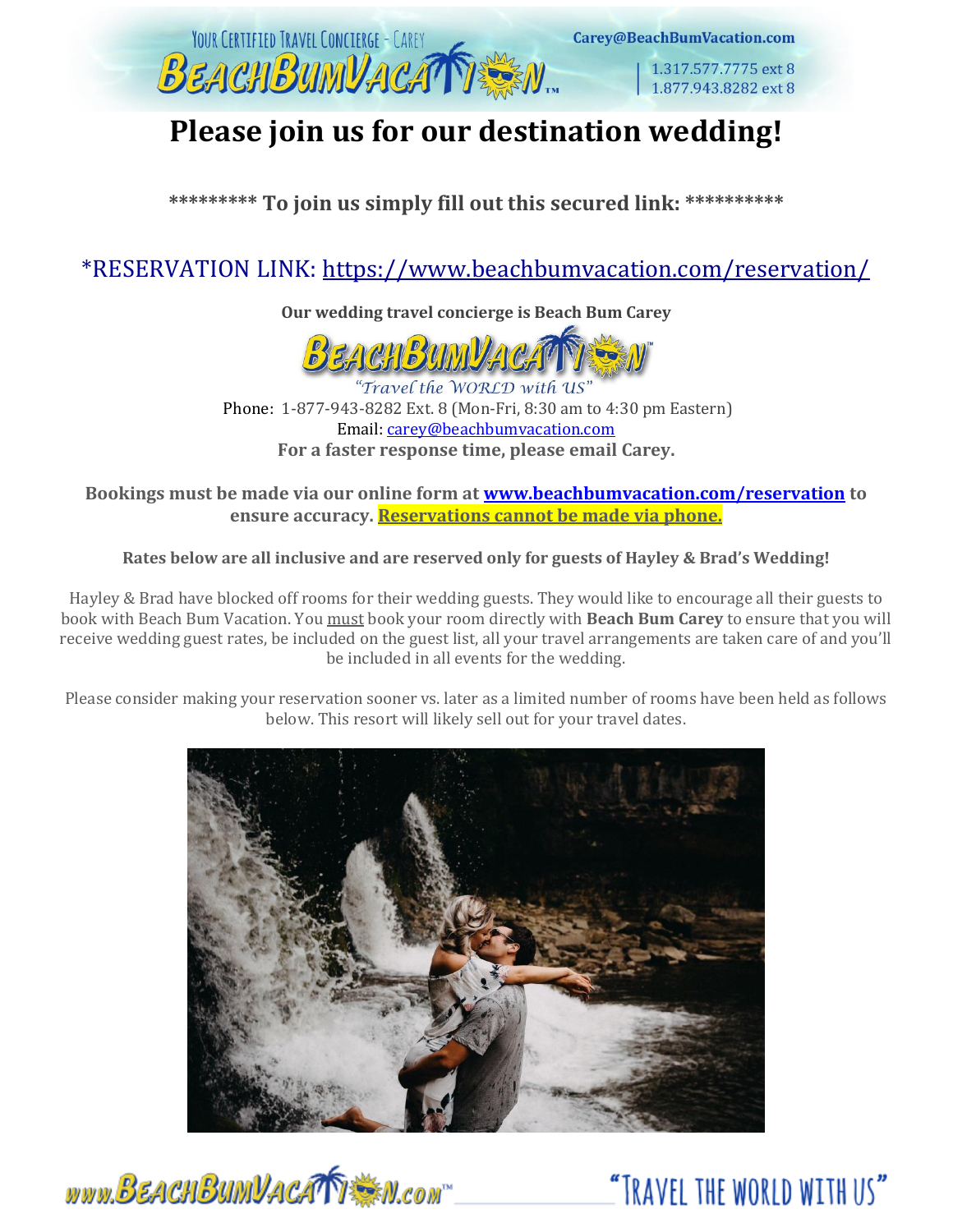

#### **\*ALL-INCLUSIVE\***

#### \* Rates below are based on travel between **June 18-25, 2020** for a minimum of **3 nights, 4 days** and are **PER PERSON (pp). Rooms are held for guests for all 7 nights but you can choose which nights you would prefer to stay within this week window.** All rates include round trip airport shared shuttle transfers but do NOT include airfare. \*

Single=1 person per room; Double =2 people per room; Triple=3 people per room. Quad = 4 people per room.

#### *RATES BELOW ARE PER PERSON*

#### **Alcoba Swim Up Pool King – 8 available**

|                       | Single occupancy | Double occupancy |
|-----------------------|------------------|------------------|
| 3 night package       | \$1132           | \$709            |
| Each additional night | \$369            | \$222            |

#### **Alcoba Ocean View - 7 available**

|                 | Single occupancy | Double occupancy | Triple    | Quad occupancy |
|-----------------|------------------|------------------|-----------|----------------|
|                 |                  |                  | occupancy |                |
| 3 night package | \$1290           | \$789            | \$726     | \$695          |
| Each additional | \$409            | \$242            | \$222     | \$212          |
| night           |                  |                  |           |                |

#### **Alcoba Ocean Front - 1 available**

|                 | Single occupancy | Double occupancy | Triple    | Quad occupancy |
|-----------------|------------------|------------------|-----------|----------------|
|                 |                  |                  | occupancy |                |
| 3 night package | \$1606           | \$947            | \$870     | \$832          |
| Each additional | \$514            | \$295            | \$269     | \$256          |
| night           |                  |                  |           |                |

Additional categories of upgraded suites are available; please inquire with Carey for rates if interested.

**Airfare is not included in above rates**. Please inquire with Beach Bum Carey if you have questions about airfare availability and she'll be happy to assist you.

#### **WHAT'S INCLUDED**

Accommodations as selected, transfers from the airport to the hotel and back, all meals, unlimited alcoholic and non-alcoholic beverages, in-room mini-bar with beer, water, soft drinks (re-stocked once a day), daily and nightly activity program, non-motorized activities, live music and shows, fitness center, and taxes. UNICO also includes many great bonuses including free calls to the US, plus a variety of fun extras for a 25% service fee:

www.BEACHBUMVACATT \* N.com

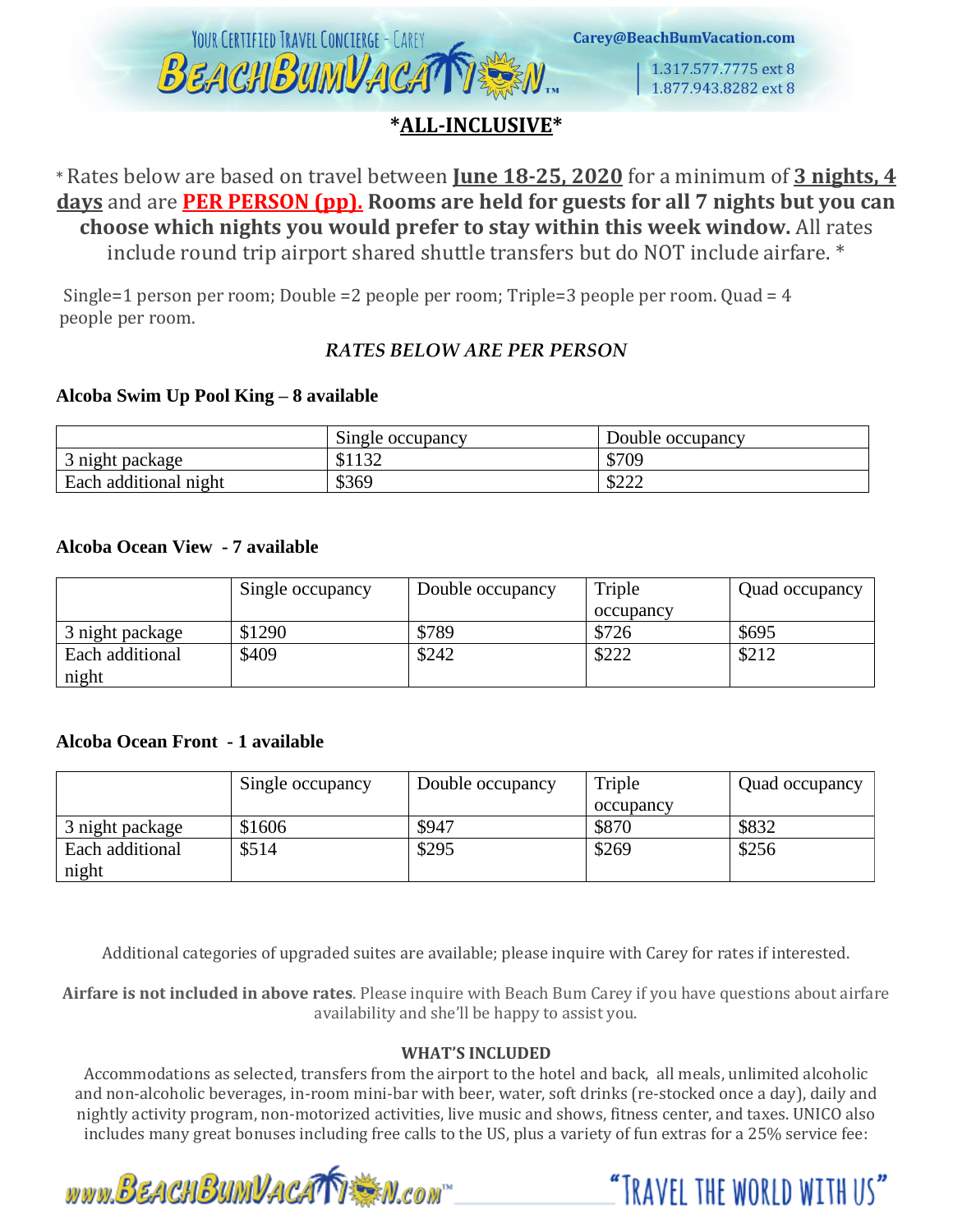

Carey@BeachBumVacation.com

1.317.577.7775 ext 8 1.877.943.8282 ext 8

"TRAVFI THE WORLD WITH US"

golf, scuba, select spa & salon services, as well as select tours. Learn more here: <https://www.unicohotelrivieramaya.com/en/all-inclusive-pass/>

#### **\*\*\* Process of Booking** \*\*\*

❖ Determine your travel dates & who you'll be sharing a room with then click on the secure Reservation Link and fill in your information:

\*RESERVATION link: <https://www.beachbumvacations.com/reservations>

- ❖ If you have frequent flyer miles or airline credit vouchers to redeem for a complimentary/discounted flight, Beach Bum Carey is NOT able to book your flight. You must do so on your own directly with the airline.
- ❖ Determine if you want travel protection. It's highly recommended! Insurance rates below are based on your total vacation package value per person.
	- ❖ You will need to indicate on the form if you accept or decline TRIP INSURANCE
	- ❖ TRAVEL INSURANCE: Cancel for Any Reason Travel Insurance is currently available for \$129/adult.

#### ❖ DOWN PAYMENT OPTIONS:

1) Room Only: It's just \$150 per person to book just the room.

2) Room with insurance: It's \$150 per person + \$129 for insurance = \$279 per person

- 3) Room and flights without insurance: It's \$150 per person + total airfare cost.
- 4) Room and flights with insurance: It's just \$150 per person +\$129 for insurance + the cost of flights

◆ After the down payment is made the final balance is due on or before March 11, 2020.

❖ Once you place your reservation and your payment has been applied you will receive a confirmation invoice/itinerary for your trip!

# **ALL RESERVATIONS MUST BE MADE BY FEBRUARY 26, 2020.**

# **FINAL PAYMENT DEADLINE IS MARCH 11, 2020.**

\*\*\* Important Travel & Booking Information \*\*\*

When should I book?: As soon as possible for the best flight schedules and perks for being a part of Hayley & Brad's wedding group! Rooms are limited and this popular resort does sell out.

\*IMPORTANT! -- Airfare WILL fluctuate depending on availability at time you make your reservation, please make your payment with Carey as soon as possible to ensure the lowest rate and best flight time options.

Who should I ask for when making my reservation? All reservations must be made directly through Carey at Beach Bum Vacation. [www.beachbumvacation.com/reservation](http://www.beachbumvacation.com/reservation)

www.BEACHBUMVACATT SM.com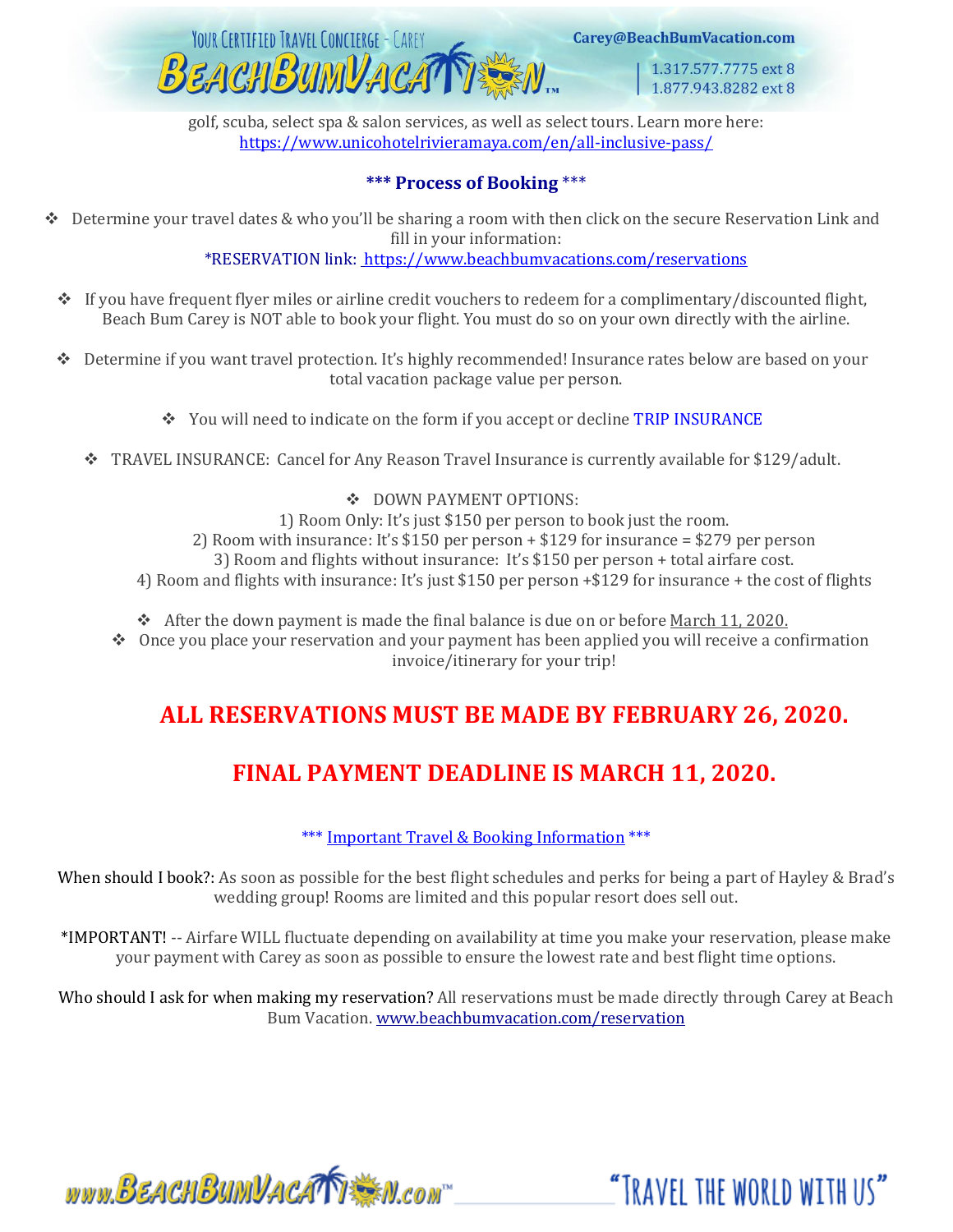Carey@BeachBumVacation.com

1.317.577.7775 ext 8 1.877.943.8282 ext 8

#### **Payment policy: In order to guarantee your room the full payment must be received by March 11, 2020.** AIRFARE will be due at the time you are ready to add it to your package. Beach Bum Vacation's insurance policy will cover your airfare 100% if booked through Beach Bum Vacation. Airfare booked separately is not covered by insurance available through Beach Bum Vacation.

YOUR CERTIFIED TRAVEL CONCIERGE - CAREY

BEACHBUMVACA

What travel documents will I need? A Valid Passport is required for travel to ALL international destinations. Passport must be valid for at least 6 months from return date of travel **(Passcards not acceptable)**

**PLEASE NOTE:** Insurance CANNOT be added after payment is made. Insurance is due at the time of making the reservation along with the down payment. The cost of insurance is nonrefundable if you cancel. Insurance ONLY covers trip components booked by Beach Bum Vacation so if you book your flights or anything else separately, the BBV insurance option will NOT cover it.

This plan protects against cancelation penalties if the trip is canceled for any reason prior to departure. It also covers up to \$100 per person for trip interruption, up to \$800 per person for baggage loss, and up to \$5,000 per person for medical expenses. I strongly encourage you to purchase travel protection.

**Special Needs:** Please specify if anyone in your party meets any of the following criteria: (1) holds frequent flyer miles (2) is hearing or vision impaired (3) has dietary restrictions (4) needs a wheelchair (5) is diabetic (6) is highly allergic.

| <u>uitin ullillist toin tollin u</u>    |  |  |  |  |
|-----------------------------------------|--|--|--|--|
| \$150 cancellation penalty per person   |  |  |  |  |
| \$150 cancellation penalty per person + |  |  |  |  |
| \$200/room penalty                      |  |  |  |  |
| \$150 cancellation penalty per person + |  |  |  |  |
| \$300/room penalty                      |  |  |  |  |
| 100% nonrefundable                      |  |  |  |  |
|                                         |  |  |  |  |

#### **CANCELLATION POLICY:**

*The aforementioned is person or room cancelling (so if 1 person within the room cancels these same rules apply for that person). Regarding Airline tickets – if Beach Bum Vacation booked your tickets - they are 100% not refundable and subject to individual airline penalties/fees. Insurance covers these resort & airline penalties for individuals making reservations within the group – if you have purchased insurance.* 

*If you do not have insurance –cancellations for ANY reason (medical/personal emergencies, cancellation of the wedding, etc.) do not relieve you from these penalties. ONLY the Travel Insurance will help with coverage.*

#### **PLEASE CONSIDER PURCHASING TRAVEL INSURANCE AT THE TIME OF BOOKING TO PROTECT YOU FROM ABOVE CANCELLATION FEES.**

www.BEACHBUMVACATT SM.com

"TRAVFI THE WORLD WITH US"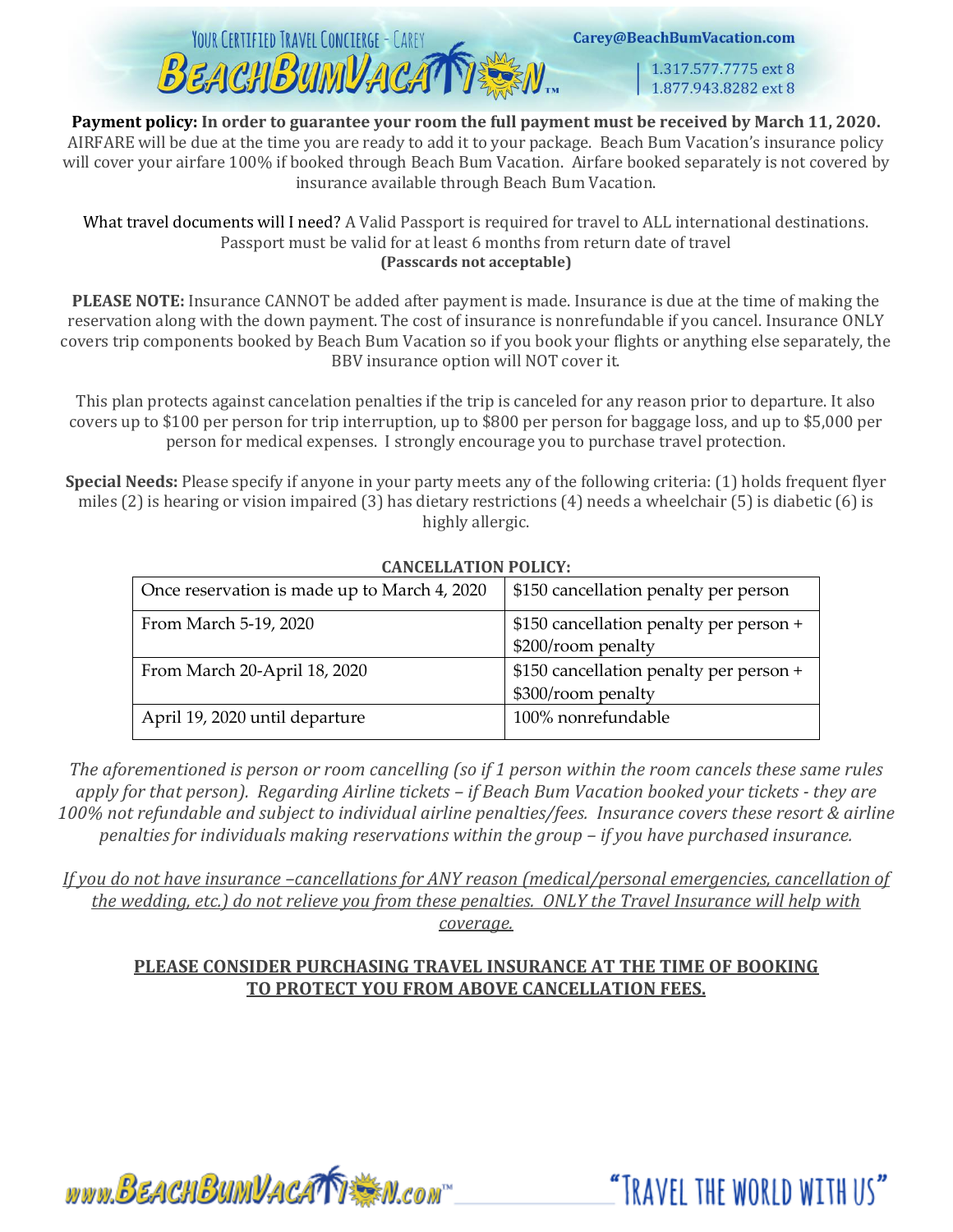

### **Frequently Asked Questions:**

- Currency: USDs are accepted in Mexico so there is no need to exchange your currency.
- Clothing: some restaurants require men to wear long pants, shirt with collar & closed toe shoes.
- Airport: you must arrive at the airport two hours prior to flight departure time.
- Passport: go to your local post office and request passport forms, instructions will be provided. It takes approximately 3 weeks for processing. Cost is approximately \$145/person. Visit<http://travel.state.gov/passport> for more information.
- Frequent Flyer: in the event you would like to redeem your frequent flyer miles or credit card points to book your flights, you will need to contact the airline or credit card company directly but make sure you email [carey@beachbumvacation.com](mailto:carey@beachbumvacation.com) your flight itinerary so he may arrange for your airport transportation to & from the resort.
- Will I need an outlet converter? No.
- Do I need to tip the employees? Gratuities are technically included in your incentive package; however, if you wish to tip, you may at your discretion. If you would like more details, please ask Beach Bum Carey
- Can I pre-book for the spa or excursions? You can, but it is not necessary. All spa appointments and excursions can be booked upon arrival.
- Is Wi-Fi available? Yes. The resort includes Wi-Fi in the all-inclusive package and is available in your room, the lobby and all other public areas. It may not be as strong on the beach and near the pools and some rooms may have shorter connections.

# **Please find resort details here:**

**<https://www.beachbumvacations.com/savethedate/unico>**



"TRAVFI THE WORLD WITH US"